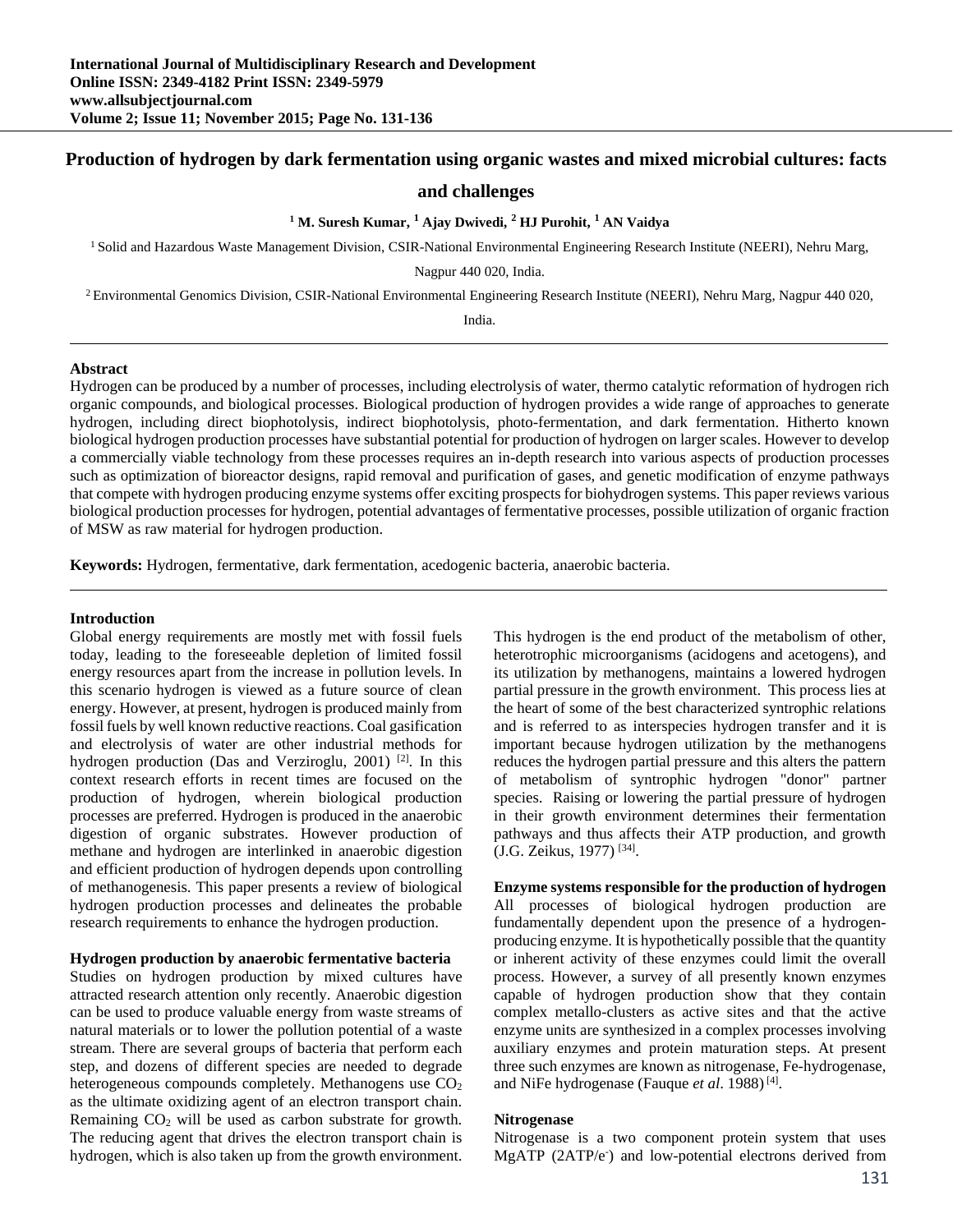reduced ferredoxin or flavodoxin to reduce a variety of substrates. In the absence of other substrates, nitrogenase continues to turnover, reducing protons to hydrogen. This is the basis for hydrogen production by nitrogenase-based systems. In each cycle, MgATP complexed Fe-protein associates with MoFe-protein, 2ATP are hydrolyzed with the transfer of one electron to MoFe-protein and the complex dissociates. Obviously, biosynthesis of these complex metal centers requires a great deal of additional enzymatic machinery, energy, and time. Alternative nitrogenases exist, but given their lower catalytic activities and stabilities they are even poorer candidates for a hydrogen evolution system. Thus, considering the low turnover number, the considerable energy inputs necessary for biosynthesis and the requirement of ATP for catalysis, nitrogenase is not an effective mean, to produce H2.

### **Hydrogenases**

Molecular hydrogen is a key intermediate in the metabolism of mainly fermentative bacteria. Hydrogenases catalyze the simplest of chemical reactions, the interconversion of the neutral molecule hydrogen and its elementary constituents: two protons and two electrons. Hydrogenases catalyse the reversible oxidation of molecular hydrogen and play a vital role in anaerobic metabolism. There are two types of hydrogenases exist, one is sensitive to hydrogen other is insensitive to hydrogen. This means that this enzyme is of reduced functionality when the hydrogen produced by the hydrogen insensitive hydrogenase that regenerates oxidized ferredoxin used as an oxidizing agent in pyruvate conversion to acetyl CoA is not removed by co-cultured methanogens. If hydrogen sensitive hydrogenase is not working then NAD regeneration must be mainly by the succinate producing pathway. Metal containing hydrogenases are subdivided into three classes: Fe, Ni-Fe hydrogenases and Ni-Fe-Se hydrogenases (Fauque *et al*. 1988) [4]. Hydrogen oxidation is coupled to the reduction of electron acceptors such as oxygen, nitrate, sulphate, carbon dioxide and fumarate, whereas proton reduction  $(H<sub>2</sub>$  evolution) is essential in pyruvate fermentation or in the disposal of excess electrons. The Ni-Fe hydrogenases, when isolated, are found to catalyse both  $H_2$  evolution and uptake, with low potential

multihaem cytochromes such as cytochrome  $C_3$  acting as either electron donors or acceptors, depending on their oxidation state (Cammack *et al*. 1994) [1]. Many microorganisms have been shown to contain a NiFe or NiFeSe hydrogenase which is usually thought of as functioning as an "uptake" hydrogenase, that is a hydrogenase whose normal metabolic function is to derive reductant from  $H_2$ . Electrons derived from  $H_2$  are used, either directly, or indirectly through the quinone pool, to reduce NAD(P). The NiFe hydrogenases are heterodimeric proteins consisting of small and large subunits. The small subunit contains three iron-sulfur clusters-two [4Fe-4S] and one [3Fe-4S]. The large subunit contains a unique, complex nickel iron center with coordination to 2 CN and one CO, forming a biologically unique metallocenter (Pierik *et al*. 1999) [25]. Thus, even working in reverse of its normal function this class of hydrogenase appears to be a better catalyst for hydrogen evolution than nitrogenase (Peters *et al*. 1998; Patrick and Benemann, 2002)<sup>[24, 23]</sup>.

### **Rates of bio-hydrogen production**

A comparison of hydrogen production rates reported for several Biohydrogen systems are presented in Table 1. Light dependent biohydrogen systems (direct photolysis, indirect photolysis, and photo-fermentation) all have rates of hydrogen synthesis well below 1mmol  $H_2/1/h$ ). Dark fermentation systems produce hydrogen at rates that are well above 1 mmol  $H_2/1/h$ ). The rates of hydrogen synthesis by an undefined consortium of thermophilic *Clostridium* and by the extreme thermophilic *Caldicellulosiruptor saccharolyticus* are very similar (8.2 and 8.4 mmol  $H<sub>2</sub>/1/h$ , respectively). A pure strain of mesophilic *Clostridium*, demonstrated very good rates of hydrogen synthesis with xylose as a substrate  $(21.0 \text{ mmol H}_2/1/h)$ , and two dark fermentation systems that utilized undefined consortia of mesophilic bacteria had impressively higher rates of hydrogen synthesis  $(64.5 \text{ and } 121.0 \text{ mmol/H}_2/1/h)$ , respectively). Both light dependent and dark fermentation Biohydrogen systems are under intense investigation to find ways to improve both the rates of hydrogen production and the ultimate yield of hydrogen.

| <b>Substrate</b>               | <b>Microorganisms</b>                                                                                            | $H_2$ yield<br>(mod H <sub>2</sub> /mol sub) | <b>Reactor used</b>                              | <b>Reference</b>                |
|--------------------------------|------------------------------------------------------------------------------------------------------------------|----------------------------------------------|--------------------------------------------------|---------------------------------|
| Glucose                        | Clostriclium acidisoli CAC 237756                                                                                | 1.0                                          | Membrance<br>Bioreactor                          | Sang-Eun et. al. (2004)         |
| Sucrose                        | Mixed microbial culture                                                                                          | 2.2                                          | CSTR continuous                                  | Shihwn et al. (2003)            |
| Glucose                        | Mixed cultures<br>(With different pH and heat treatment)                                                         | 0.96                                         | Respirometric<br>system                          | Sang-Eun et al. (2004)          |
| Sucrose                        | Clostricluium butyricum,<br>C. butyricumCG S5                                                                    | 2.78                                         | Batch (CSTR)<br>fermentors                       | Wen-Ming <i>et al.</i> $(2004)$ |
| Refined<br>Sucrose             | Mixed microflora                                                                                                 | $1.0 - 1.9$                                  | <b>CSTR</b><br>HRT: 14-15 hrs.<br>$N_2$ sparging | Hussy et al. $(2005)$           |
| Water extract of<br>sugar beet | Mixed microflora                                                                                                 | 0.9<br>1.7                                   | <b>CSTR</b><br>HRT: 14-15 hrs.<br>$N_2$ sparging | Hussy et al. (2005)             |
| Sucrose                        | Anaerobic sludge ( <i>Clostridium pasteurianum</i> )                                                             |                                              | <b>CSTR</b><br>$HRT: 12hr. 35+$<br>$1^{\circ}C$  | Lin and Lay $(2005)$            |
| Food waste                     | Mesophilic and thermophilic acidogenic culture $\&$<br>Bacillus sp. Thermosaccharo lyticum &<br>Desulfotomaculum | $0.9 - 1.8$                                  | Continuous<br>stirred acidogenic<br>reactors     | Hang-Sik et al. (2004)          |

**Table 1:** Biohydrogen Production by Pure/Mixed Cultures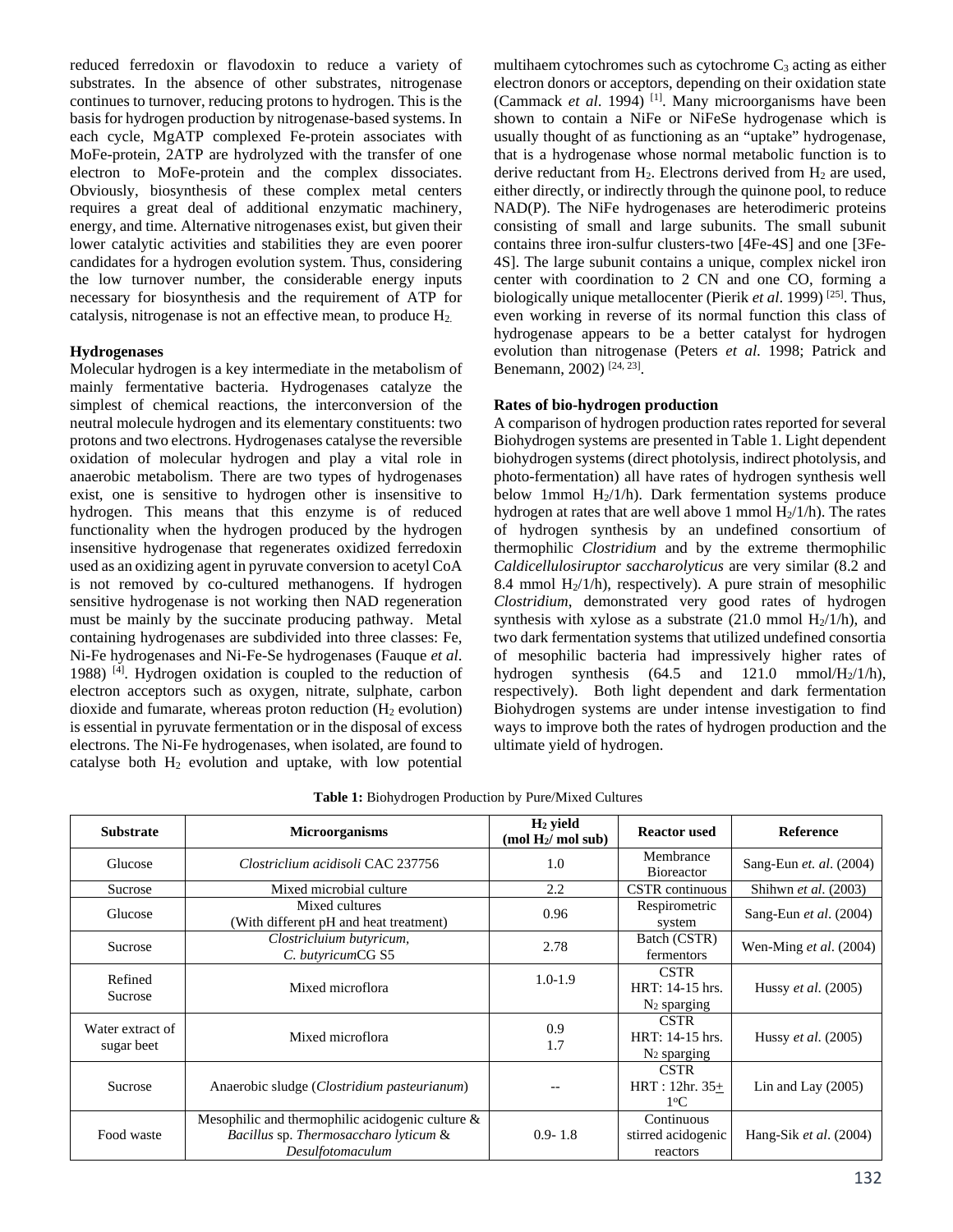|               | geo thermicum                        |                     | $35-55+1$ °C |                           |
|---------------|--------------------------------------|---------------------|--------------|---------------------------|
| Glucose       | Anaaerobic Sludge (Heat Treatment)   | 0.96                |              | Logan et al. $(2002)$     |
| Sucrose       | Mixed microbial anaerobic culture    | 2.2                 |              | Ginkel et al. (2001)      |
| Sucrose       | Anaerobic respirometers              | 0.92                | Respirometer | Ginkel et al. (2001)      |
| Glucose       | Anaerobic mixed culture              | $0.88 - 1.00$ (MBR) |              | Logan et al. (2004)       |
| Glucose       | Clostridium Sp.                      | 1.15                | $- -$        | Park et al. (2003)        |
| Glucose       | Aeromonas                            | 1.13                | $- -$        | Park et al. (2003)        |
| Glucose       | P. phyromonas sp.                    | 1.08                | $ -$         | Park et al. (2003)        |
| Glucose       | Vibrio sp.                           | 1.22                | $- -$        | Park et al. (2003)        |
| Glucose       | Rhodopseudomonas palustris p4        | 2.76                | $- -$        | Oh et al. (2003)          |
| Sewage sludge | Mixed microflora (mesophilic) pH 5.7 | 1.7                 | <b>CSTR</b>  | Lin and Chang (1999)      |
| glucose       |                                      |                     |              |                           |
| Glucose       | Enterobacter cloaceae IIT BT 08      | 2.3                 |              | Kumar & Das (2001)        |
| Glucose       | Enterobacter cloacae DM 11           | 3.8                 |              | Kumar et al. (2001)       |
| Glucose       | Citrobacter sp Y 19                  | 2.49                |              | Oh et al. (2003)          |
| Glucose       | Acclimatized sludge                  | 1.66                | <b>CSTR</b>  | Fang & Lin, (2002)        |
| Cellulose     | Anaerobic sludge sludge compost      | 0.9                 | <b>CSTR</b>  | Ueno et al. (1995)        |
|               |                                      | 2.4                 |              |                           |
| Cellulose     | Sludge compost wastewater            | 2.59                | <b>CSTR</b>  | Ueno <i>et al.</i> (1996) |

CSTR: Continuous Stirred Tank Reactor, HRT: Hydraulic Retention Time

# **Factors affecting the hydrogen production rates Effect of methanogens on hydrogen production**

Methanogens affect the growth of some but not all hydrogen producing species of microorganism. The growth of *Fibrobacter succinogenes* for example is not affected by the presence of methanogens. This is because hydrogenase activity in *Fibrobacter* is not sensitive to the prevailing hydrogen tension. These microorganisms do not therefore live in syntrophic relations with methanogens but methanogens do use the hydrogen they produce which is available to them as a result of interspecies hydrogen transfer. The hydrogenase is however hydrogen sensitive, it is inhibited by hydrogen. This means that this enzyme is of reduced functionality when the hydrogen produced by the hydrogen insensitive hydrogenase, that regenerates oxidized ferredoxin used as an oxidizing agent in pyruvate conversion to acetyl CoA, is not removed by cocultured methanogens. If the hydrogen sensitive hydrogenase is not working then NAD regeneration must be mainly by the succinate-producing pathway. This means that succinate production is higher when methanogens are in lower abundance. All these examples suggest that an in depth knowledge of co-culture systems is essential for developing viable bio-production of hydrogen.

## **Effect of temperature on hydrogen production**

Microbial hydrogen generation from biomass occurs at significant rates; however, the presence of other competing bacteria, which consume hydrogen to produce methane, limits the net production of hydrogen. Researchers can eliminate the competing methane-producing, hydrogen-consuming microbes by heat-treating a reactor when hydrogen production slows under normal operation. Because bacteria are fragile organisms, heat treatment kills and controls the competing methaneproducing bacteria, but the useful bacteria may also be harmed as a result of heat treatment. Previous studies demonstrated that a hydrogen-producing species of *Clostridium*, a useful bacterium, are spore forming. Bacteria that are capable of going into a spore phase are protected from the heat treatment; thus, the desired bacteria survive and the competing organisms are removed. Using spore-forming bacteria also allows operators to shut down a system, with vegetative cells forming spores during down times and converting back to vegetative cells when the process resumes.

**Effect of hydrogen partial pressure on hydrogen production**  The hydrogen partial pressure increases to a certain level in the reactor headspace, the culture then switches to alcohol production and produces much less hyderogen. Under these conditions, the H+/H2 redox potential is lowered and the flow of electrons from reduced ferredoxin to molecular hydrogen via the hydrogenase system is inhibited. The electron flow would be shifted to the generation of NADPH via the action of the appropriate ferredoxin oxidoreductase, resulting in an increase in the production of butanol and ethanol (Jones and Woods, 1986)  $^{[9]}$ . Hydrogen is a key intermediate in the overall anaerobic oxidation-reduction reactions involved in the mineralization of organic matter, and the concentration of  $H_2$ plays a central role in controlling the proportions of the various products generated during fermentation. Many  $H_2$  producing reactions are thermodynamically unfavorable unless the partial pressure of the  $H_2$  is kept low. In natural ecosystem, this is achieved via syntrophic associations between  $H_2$  producing acetogenic and H<sub>2</sub> consuming methanogenic bacteria. By artificially removing  $H_2$ , the partial pressure of  $H_2$  can be kept, low in the absence of H<sub>2</sub> consuming methanogenic bacteria.

## **Effect of pH on hydrogen production**

Several researchers have observed that butyric and acetic acids are produced first during the  $H_2$  production by anaerobic mixed cultures, the cultures then undergo a shift and solvents are formed. The pH decrease seems to induce the shift to solvent production, the intracellular pH decreases to lesser extent than the extracellular pH. So, unionized organic acids tend to attain similar concentrations inside and outside. The increase in pH means that there are higher butyrate and acetate concentrations inside than outside the cell. This high intracellular acid concentration seems to be related to the shift in to the solventogenic phase. Therefore, it is important to keep the pH of the fermentation above 5.5 in order to avoid the solventogenic phase. The control of pH is crucial to the  $H_2$ production, due to the effect on the hydrogenase activity also. The generation of hydrogen by fermentative bacteria also accompanies the formation of organic acids as metabolic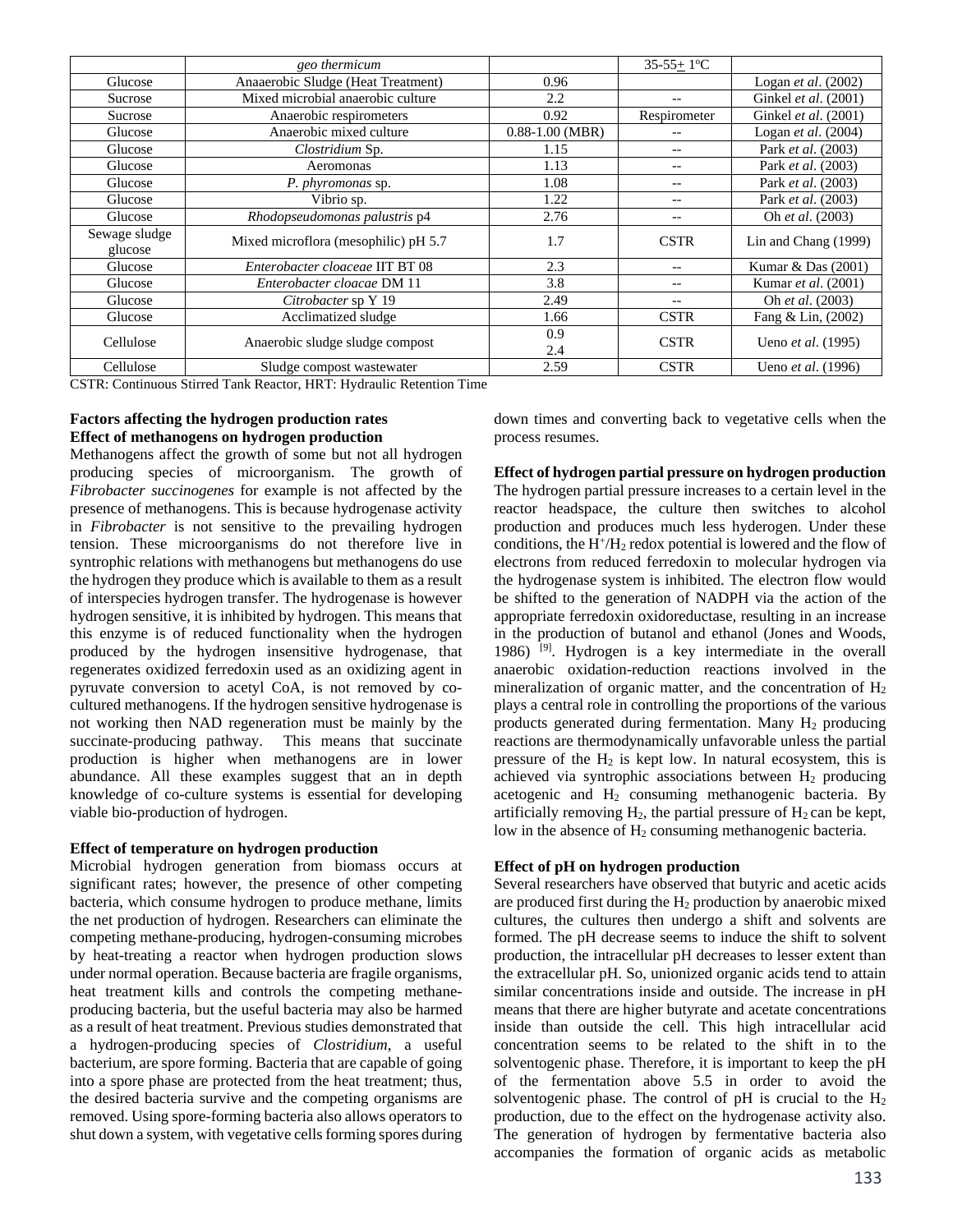products, but these anaerobes are incapable of further breaking down the acids. Acid accumulation causes a sharp drop of culture pH and subsequent inhibition of bacterial hydrogen production (Oh *et al*. 2003) [20].

### **Effect of substrate on hydrogen production**

Carbohydrates are the preferred organic carbon source for  $H_2$ producing fermentations. The maximum yield of  $4 H<sub>2</sub>$  per glucose when acetic acid is the by-product, half of this yield per glucose is obtained with butyrate as the fermentation end product. However, the  $H_2$  production rate with disaccharides and starch was much slower than that with monosaccharides. The maximum  $H_2$  yield and  $H_2$  production rate were estimated to be 2.76 mmol  $H_2$ /mmol glucose and 29.9 mmol  $H_2$ /g cell h, respectively (Oh *et al.* 2003) <sup>[20]</sup>. Levin *et al.*, (2004) <sup>[13]</sup> reported that *C. pasteurianum* metabolism of glucose can be shifted away from hydrogen production and towards solvent production by maintaining high glucose concentrations (12.5% w/v), by introducing CO (an inhibitor of hydrogenase) and by iron limitation. This indicates the high concentrations of substrates also affect the hydrogen production rate.

### **Possible strategies for the enhanced and economic production of hydrogen**

Review of literature on hydrogen production by microorganisms, brings to four certain critical facts, which must be considered in developing any commercial hydrogen production technology. These critical facts are:

- Fermentative production can involve many organic substrates, which could be available even as waste, and a verity of microorganisms capable of utilizing these substrates
- In fermentative production of hydrogen, critical studies on specific substrates and the behaviour of co-culture systems are necessary
- Heat treatment or any other means to inhibit hydrogen utilizers is an essential step in development of such systems
- Hydrogen production by the microorganisms is more under reduced partial pressures of hydrogen in the growth environment. The possible strategy for hydrogen production should essentially include some mechanism of hydrogen removal viz., inert gas purging, vacuum, or membrane separation, to maintain the reduced partial pressures of hydrogen in growth environment

There is a need to integrate all these strategies to develop a viable hydrogen production technology. These points are discussed in details along with the available literature in the following sections.

### **Microbial production of hydrogen from wastes**

It is well known that anaerobic bacteria can utilize waste material like municipal solid wastes, industrial effluents, sewage sludge, etc. Unlike other hydrogen forming species such as green algae, production of hydrogen with anaerobic processes is accompanied by the breakdown of organic substrates and appears to be advantageous in converting organic wastes in the environment into more valuable energy resources (Horiuchi *et al*. 2002) [7]. Fermentative hydrogen production can be maximized through the effective coupling of rich sources of electrons and biochemical electron pump along with an active hydrogenase. Many anaerobic organisms can produce

hydrogen from organic substances, converting carbohydrates in a fermentative process to organic acids and hydrogen. By using microorganisms in hydrogen production, the process would encourage additional waste recycling, thus reducing waste disposal and treatment burden.

Feasibility of biological hydrogen production from organic fraction of municipal solid waste was reported (Zhu *et al*. 1999) [35]. A high hydrogenic activity for the pretreated digested sludge was obtained at a high food to microorganism (F/M) ratio, however, that for the hydrogen producing bacteria was found at a low F/M ratio (Ueno *et al.* 1995)<sup>[30]</sup>. However, these examples demonstrate utilization of different waste organic substrate by a verity of microorganisms for the production of hydrogen. It clearly indicates the potential of wastes and microorganisms towards the development of eco-friendly biohydrogen production. Future research demands waste specific studies on hydrogen production and delineating different viable waste-microorganism combinations.

### **Heat-shock pretreatment to inhibit hydrogen consumers**

The heat-shock pretreatment inhibits or kills non spore-forming microorganisms (hydrogen-consuming methanogens) and enriches the culture in spore-forming bacteria (hydrogenproducing acidogens). The anaerobic spore-forming bacteria form an important portion of the acidogenic population performing acetate/butyrate fermentation. Lay and Noike (Lay and Noike, 1999)  $[12]$  studied the feasibility of  $H_2$  production from the organic fraction of municipal solid waste by *Clostridium sp.* and a heat-shock pretreated digested sludge. They concluded that the heat treatment of the anaerobic sludge effectively developed its H2 producing capability. Okamoto *et al*., (2000) also found that heat-shock pretreatment was very effective to enrich the inocula with hydrogen producing bacteria for hydrogen production from organic fraction of municipal solid waste. They found that the pretreatment succeeded to inhibit the methanogenic phase, the  $H_2$  percentage in the biogas was 60% and no methane was observed.

### **Chemical inhibitors to inhibit hydrogen consumers**

Many chemical substances have been reported for specific inhibition of methanogenic archaeal bacteria like 2 bromoethanesulfonate (BES) and 2,4-pteridinedione (lumazine) (Reimann *et al*. 1996) [26]. Sparling and Daniels, (1987) [29] compared the effectiveness of BES and acetylene as methanogenic inhibitors. Acetylene in the headspace was as effective as BES in inhibiting methanogenic activity for hydrogen generation in batch anaerobic composters with an undefined consortium. Acetylene had no effect on the rate and amount of H2 produced from *Clostridium thermocellum*. Valdez-Vazquez *et al*., (2004a) [32] also used acetylene to inhibit the methanogenic activity during the batch, repeated fermentation of paper wastes.

### **Reduction in the hydrogen partial pressure in growth environment**

Mizuno *et al.*, (2000)<sup>[19]</sup> demonstrated that hydrogen producing mixed culture produces more  $H_2$  when the  $H_2$  is removed by an inert gas. They found an increase in the  $H<sub>2</sub>$  yield from 0.85 to 1.43 mol/mol when the reactor was sparged with nitrogen at 15  $v/v$  N<sub>2</sub>/H<sub>2</sub>. However, this method has a disadvantage, because of the hydrogen will be diluted in the resulting gas mixture, thus its application at industrial scale is not economically feasible or,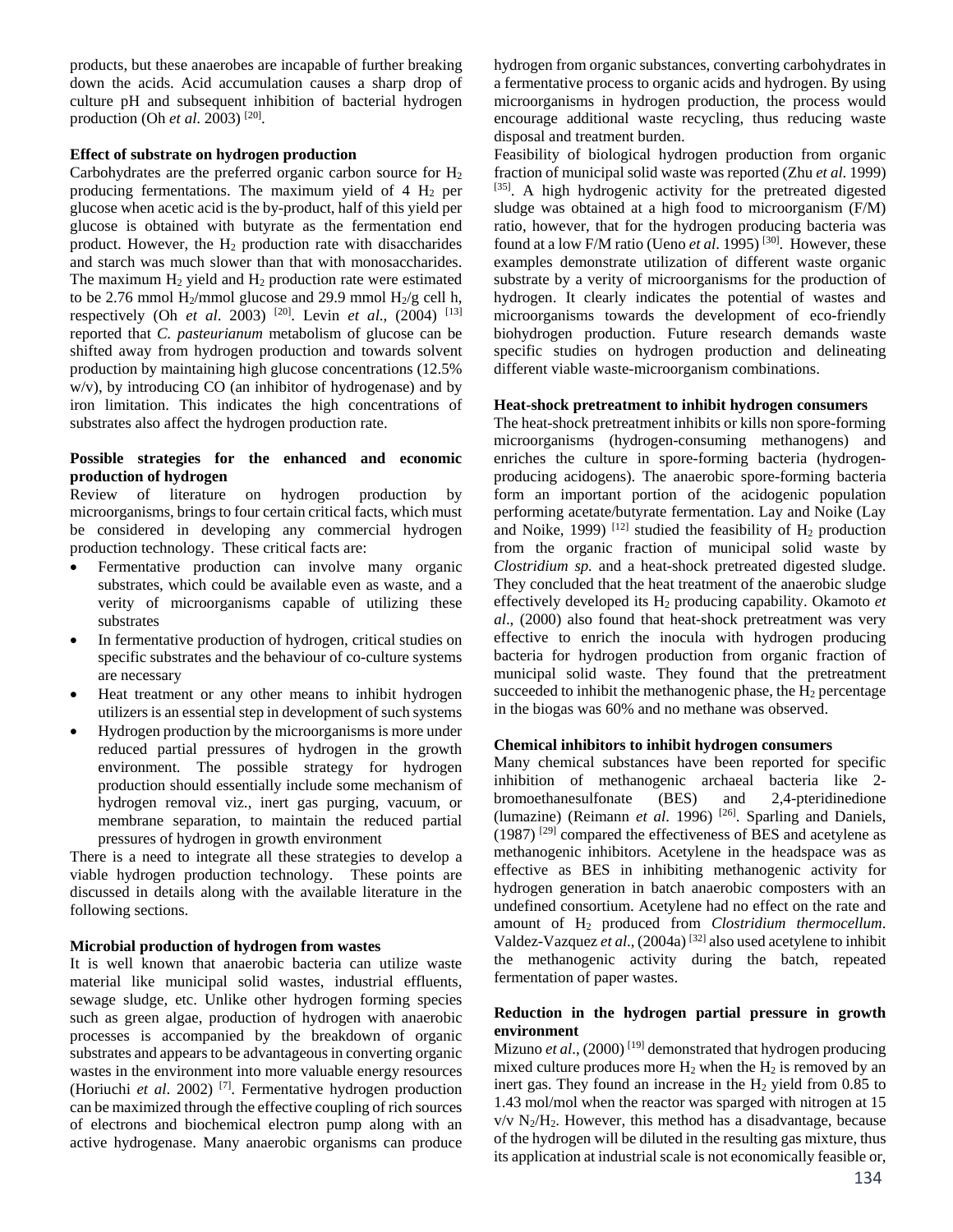at least, debatable. Logan *et al.*,  $(2002)$ <sup>[17]</sup> improved the hydrogen production with two techniques: an intermittent pressure release method and a continuous gas release method using a bubble measurement device. Valdez-Vazwurz *et al*., (2004a)  $^{[32]}$  studied that  $H_2$  gas from paper mill wastes using microbial consortia inhibited with acetylene. The headspace of the batch reactors was flushed with  $N_2$  after the  $H_2$  gas pressure was reached to maximum, and subsequently incubated, with no further addition of inhibitor or substrate. It was found that  $H_2$ production resumed after the purging. This procedure was repeated as and when the  $H_2$  pressures in the reactor increased. The total cumulative  $H_2$  harvested was nearly double than that in the first cycle alone. This procedure was named as intermittently vented solid substrate anaerobic  $H_2$  generation.

# **Membrane bioreactors for the improvement of hydrogen production efficiency**

Removal and selective purification of  $H_2$  has been demonstrated using membrane technologies. A hallow fiber/silicon rubber membrane effectively reduced biogas partial pressure in a dark-fermentation system, resulting in a 10% improvement in the rate of  $H_2$  production and a 9% increase in  $H_2$  yield i.e., from 4.7 mmole  $H_2/g$  glucose for the reactor without the silicone rubber membrane to 5.14 mmole H2/g glucose for the reactor with membrane (Liang *et al*. 2002) [14]. Sang-Eun *et al*., (2004) [27] studied a cross-flow membrane coupled to a chemostat, to create an anaerobic membrane bioreactor for biological hydrogen production. The reactor was fed with glucose (10 g/l) and inoculated with a soil inoculum heat-treated to kill non-spore forming methanogens. When operated in chemostat mode at a hydraulic retention time of 3.3 h, 90% of the glucose was removed, producing 2200 mg/l of cells and 500 ml/h of biogas. When operated in membrane

bioreactor mode, the solids retention time was increased to 12 h producing a solids concentration in the reactor of 5800 mg/l. This solids retention time increased the overall glucose utilization (98%), the biogas production rate (640 ml/h), and the conversion efficiency of glucose to hydrogen from 22% to 25%.

### **Future research needs**

All the biological hydrogen producing systems are under intense investigation to find ways to improve both the rates of hydrogen production and the ultimate yield of hydrogen. Improvements in gas separation will contribute to significant increases in hydrogen production. As discussed above, the partial pressures of hydrogen in the reactor is an extremely important factor for continuous hydrogen synthesis. The hydrogen concentrations increase, hydrogen production decreases and metabolic activity shifts to pathways that synthesize more reduced substrates. Increase in hydrogen yield could be achieved by shifting the chemical reactions so as to increase the amount of NADH usable for hydrogen evolution. Substantial gains in hydrogen production can be achieved through optimization of bioreactor designs. Finally, hydrogen evolution can be achieved through elimination of uptake hydrogenases, over expression of hydrogen evolving hydrogenases that have themselves been modified to be oxygen tolerant and elimination of metabolic pathways that compete for reducing equivalents required for hydrogen synthesis. A critical review of all these processes indicates that fermentative production of hydrogen has a great potential. This approach has a great promise for commercialization in future. However the fundamental aspects of these processes needs in depth R&D following various approaches, prior to possible commercialization. A diagrammatic representation of these approaches is shown in **figure 1**.



### **Acknowledgements**

The authors wish to acknowledge the Director, CSIR- National Environmental Engineering Research Institute (CSIR-NEERI), Nagpur, India and Government of India, CSIR- Waste to Biofuels (ESC0108), for providing necessary facilities and funds.